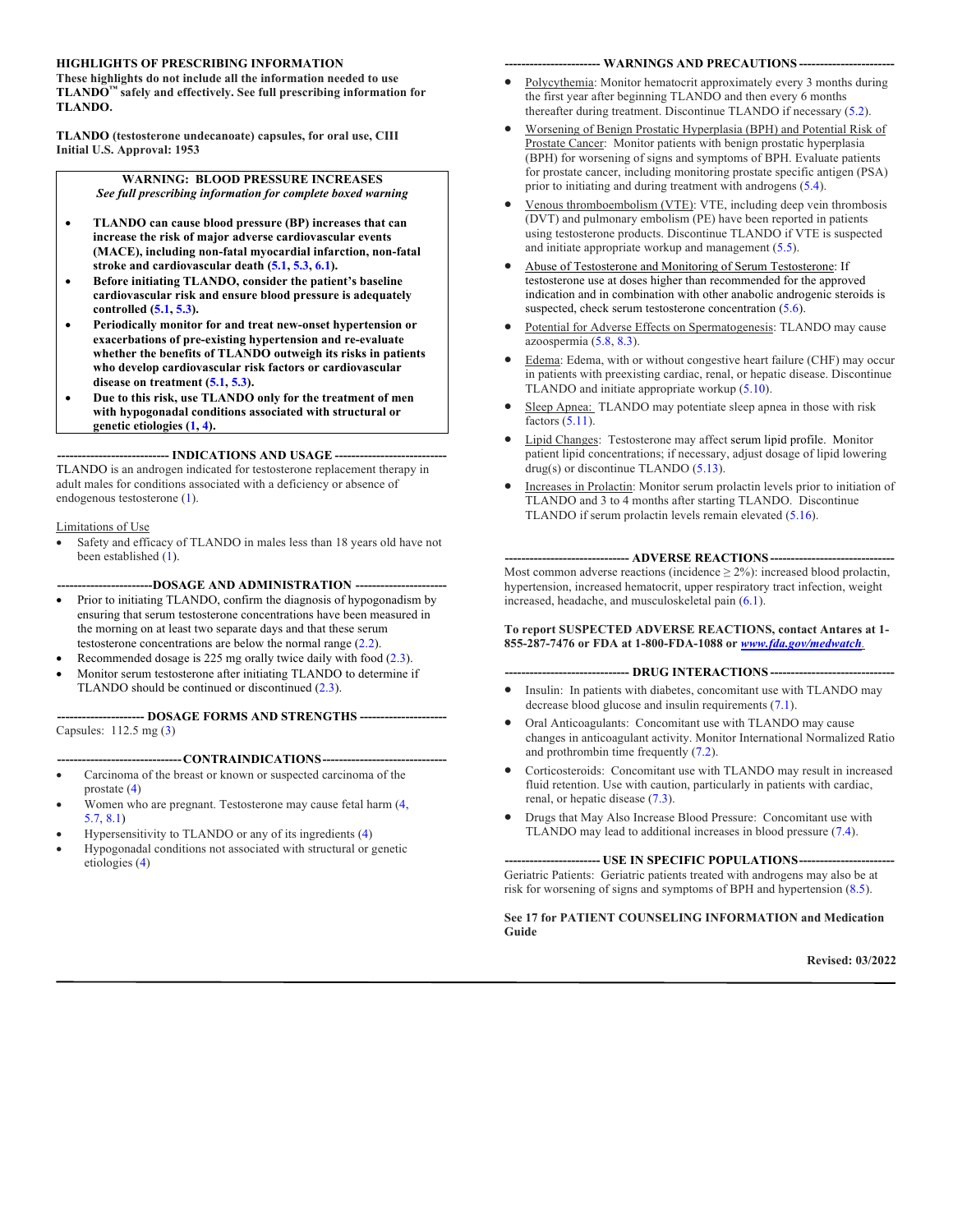#### **FULL PRESCRIBING INFORMATION: CONTENTS\***

#### **WARNING: BLOOD PRESSURE INCREASES**

| 1 | <b>INDICATIONS AND USAGE</b>     |                                                                                                    |  |
|---|----------------------------------|----------------------------------------------------------------------------------------------------|--|
| 2 | <b>DOSAGE AND ADMINISTRATION</b> |                                                                                                    |  |
|   | 2.1                              | <b>Important Dosage Information</b>                                                                |  |
|   | 2.2                              | <b>Confirmation of Hypogonadism Before</b><br>Initiation of TLANDO                                 |  |
|   | 2.3                              | <b>Recommended Dosage</b>                                                                          |  |
| 3 |                                  | <b>DOSAGE FORMS AND STRENGTHS</b>                                                                  |  |
| 4 | <b>CONTRAINDICATIONS</b>         |                                                                                                    |  |
| 5 | <b>WARNINGS AND PRECAUTIONS</b>  |                                                                                                    |  |
|   | 5.1                              | <b>Increase in Blood Pressure</b>                                                                  |  |
|   | 5.2                              | Polycythemia                                                                                       |  |
|   | 5.3                              | Cardiovascular Risk                                                                                |  |
|   | 5.4                              | <b>Worsening of Benign Prostatic</b><br>Hyperplasia (BPH) and Potential Risk<br>of Prostate Cancer |  |
|   | 5.5                              | Venous Thromboembolism                                                                             |  |
|   | 5.6                              | Abuse of Testosterone and Monitoring<br>of Serum Testosterone Concentrations                       |  |
|   | 5.7                              | Not for Use in Women                                                                               |  |
|   | 5.8                              | <b>Potential for Adverse Effects on</b><br>Spermatogenesis                                         |  |
|   | 5.9                              | <b>Hepatic Adverse Effects</b>                                                                     |  |
|   | 5.10                             | Edema                                                                                              |  |
|   | 5.11                             | <b>Sleep Apnea</b>                                                                                 |  |
|   | 5.12                             | Gynecomastia                                                                                       |  |
|   | 5.13                             | <b>Lipid Changes</b>                                                                               |  |
|   | 5.14                             | Hypercalcemia                                                                                      |  |
|   | 5.15                             | Decreased Thyroxine-binding Globulin                                                               |  |
|   | 5.16                             | Increases in Prolactin                                                                             |  |
| 6 |                                  | <b>ADVERSE REACTIONS</b>                                                                           |  |
|   | 6.1                              | <b>Clinical Trial Experience</b>                                                                   |  |
|   |                                  |                                                                                                    |  |

- 6.2 Postmarketing Experience
- 7 DRUG INTERACTIONS
	- 7.1 Insulin
	- 7.2 Oral Anticoagulants
	- 7.3 Corticosteroids
	- 7.4 Drugs that May Also Increase Blood Pressure
- 8 USE IN SPECIFIC POPULATIONS
	- 8.1 Pregnancy
	- 8.2 Lactation
	- 8.3 Females and Males of Reproductive Potential
	- 8.4 Pediatric Use
	- 8.5 Geriatric Use
- 9 DRUG ABUSE AND DEPENDENCE
	- 9.1 Controlled Substance
	- 9.2 Abuse
	- 9.3 Dependence
- 10 OVERDOSAGE
- 11 DESCRIPTION
- 12 CLINICAL PHARMACOLOGY
	- 12.1 Mechanism of Action
	- 12.2 Pharmacodynamics
	- 12.3 Pharmacokinetics
- 13 NONCLINICAL TOXICOLOGY
	- 13.1 Carcinogenesis, Mutagenesis, Impairment of Fertility:
- 14 CLINICAL STUDIES
- 16 HOW SUPPLIED / STORAGE AND **HANDLING**
- 17 PATIENT COUNSELING INFORMATION

\*Sections or subsections omitted from the full prescribing information are not listed.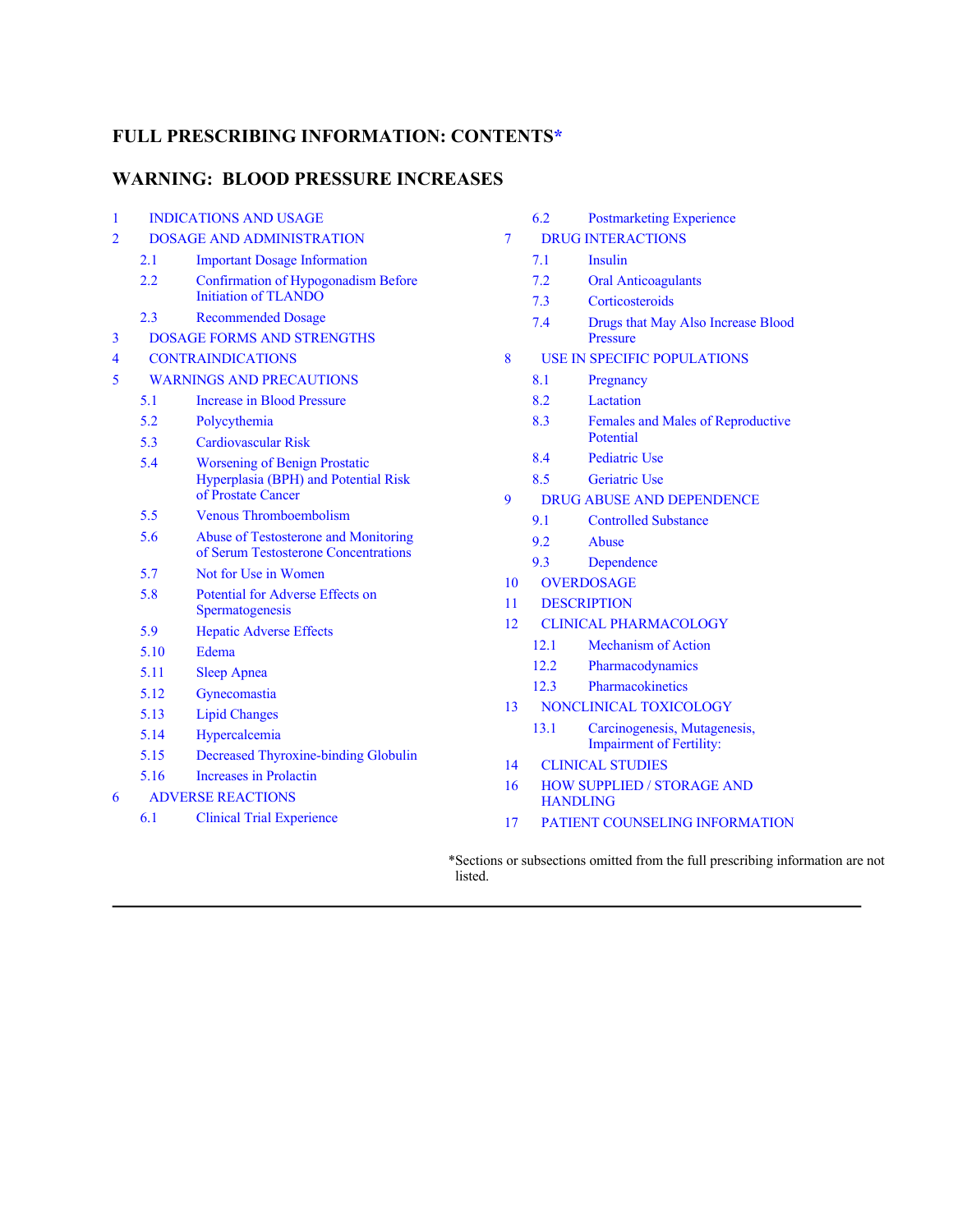#### **WARNING: BLOOD PRESSURE INCREASES**

- **TLANDO can cause blood pressure (BP) increases that can increase the risk of major adverse cardiovascular events (MACE), including non-fatal myocardial infarction, non-fatal stroke and cardiovascular death, with greater risk in patients with established cardiovascular disease or risk factors for cardiovascular disease** *[see Warnings and Precautions (5.1) and Adverse Reactions (6.1)]***.**
- **Before initiating TLANDO, consider the patient's baseline cardiovascular risk and ensure blood pressure is adequately controlled** *[see Warnings and Precautions (5.3)].*
- **Three weeks after initiating therapy monitor for and treat new-onset hypertension or exacerbations of pre-existing hypertension** *[see Warnings and Precautions (5.1)]***.**
- **Re-evaluate whether the benefits of TLANDO outweigh its risks in patients who develop cardiovascular risk factors or cardiovascular disease on treatment** *[see Warnings and Precautions (5.3)].*
- **Due to this risk, use TLANDO only for the treatment of men with hypogonadal conditions associated with structural or genetic etiologies**  *[see Indications and Usage (1) and Contraindications (4)]***.**

# **1 INDICATIONS AND USAGE**

TLANDO is indicated for testosterone replacement therapy in adult males for conditions associated with a deficiency or absence of endogenous testosterone:

- Primary hypogonadism (congenital or acquired): testicular failure due to conditions such as cryptorchidism, bilateral torsion, orchitis, vanishing testis syndrome, orchiectomy, Klinefelter's syndrome, chemotherapy, or toxic damage from alcohol or heavy metals. These men usually have low serum testosterone concentrations and gonadotropins (follicle stimulating hormone (FSH), luteinizing hormone (LH)) above the normal range *[see Dosage and Administration (2.2)].*
- Hypogonadotropic hypogonadism (congenital or acquired): gonadotropin or luteinizing hormone-releasing hormone (LHRH) deficiency or pituitary-hypothalamic injury from tumors, trauma, or radiation. These men have low testosterone serum concentrations but have gonadotropins in the normal or low range *[see Dosage and Administration (2.2)].*

#### Limitations of Use

Safety and efficacy of TLANDO in males less than 18 years old have not been established *[see Use in Specific Populations (8.4)]*.

# **2 DOSAGE AND ADMINISTRATION**

### **2.1 Important Dosage Information**

TLANDO is not substitutable with other oral testosterone undecanoate products.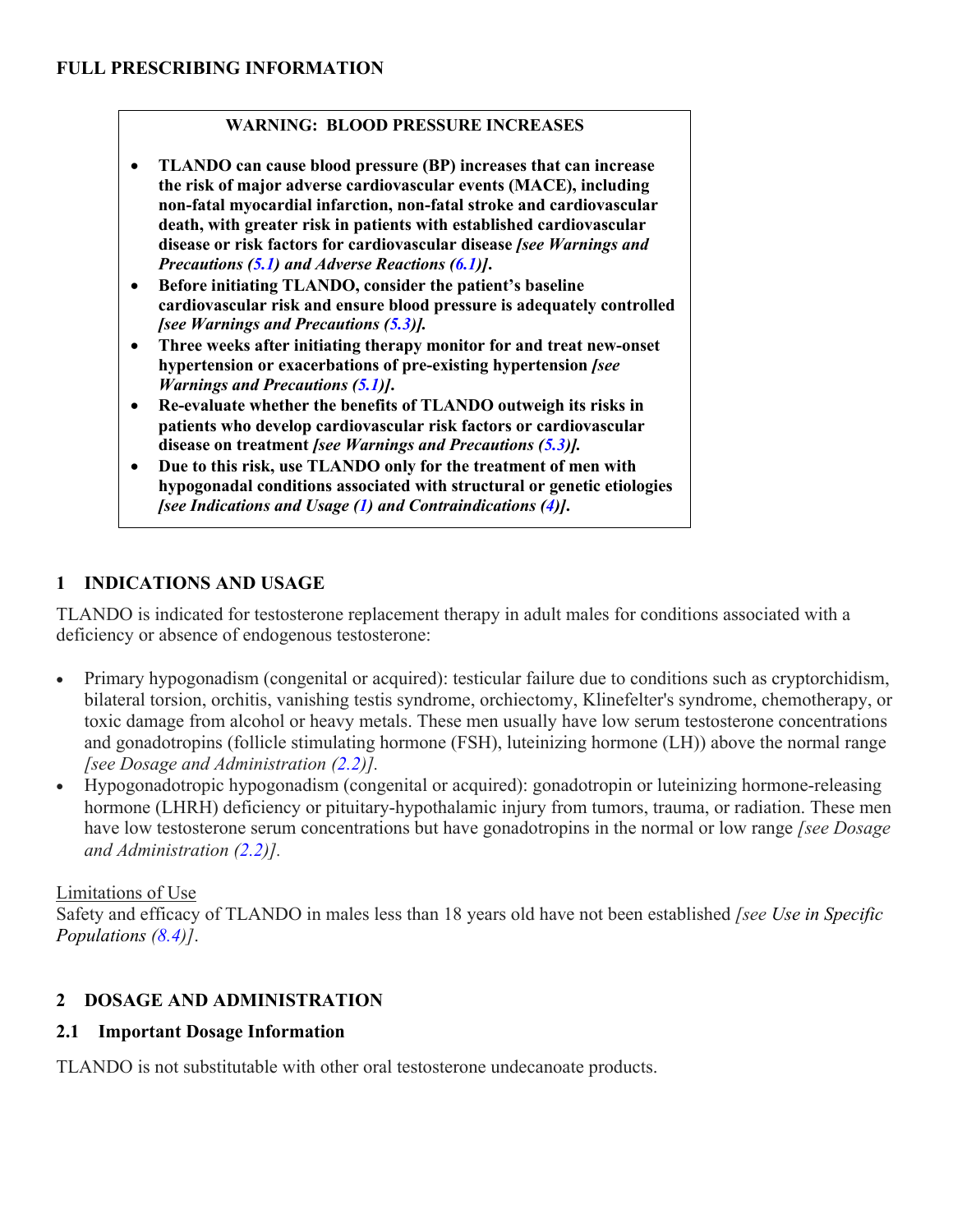# **2.2 Confirmation of Hypogonadism Before Initiation of TLANDO**

Prior to initiating TLANDO, confirm the diagnosis of hypogonadism by ensuring that serum testosterone concentrations have been measured in the morning on at least two separate days and that these serum testosterone concentrations are below the normal range.

# **2.3 Recommended Dosage**

The recommended dosage of TLANDO is 225 mg (taken as two 112.5 mg capsules), orally twice daily, once in the morning and once in the evening. Take with food.

#### Monitoring for Continued Use or Discontinuation

Monitor serum testosterone (8 to 9 hours after the morning dose) 3 to 4 weeks after initiating TLANDO, and periodically thereafter. Based on serum testosterone measurements, determine if TLANDO should be continued or discontinued:

- Serum testosterone 300 1080 ng/dL: continue TLANDO
- Serum testosterone < 300 ng/dL: discontinue TLANDO
- Serum testosterone > 1080 ng/dL: discontinue TLANDO

# **3 DOSAGE FORMS AND STRENGTHS**

Capsules: 112.5 mg, white opaque body imprinted with "112" in black ink and grey opaque cap, banded with a colorless gelatin band.

# **4 CONTRAINDICATIONS**

TLANDO is contraindicated in:

- Patients with carcinoma of the breast or known or suspected carcinoma of the prostate *[see Warnings and Precautions (5.4)]*.
- Women who are pregnant. Testosterone can cause virilization of the female fetus when administered to a pregnant woman *[see Use in Specific Populations (8.1)]*.
- Known hypersensitivity to testosterone undecanoate or any of TLANDO's ingredients *[see Description (11)].*
- Men with hypogonadal conditions, such as "age-related hypogonadism", that are not associated with structural or genetic etiologies. The efficacy of TLANDO has not been established for these conditions, and TLANDO can increase BP that can increase the risk of MACE *[see Boxed Warning and Warning and Precautions (5.1*)]*.*

# **5 WARNINGS AND PRECAUTIONS**

# **5.1 Increase in Blood Pressure**

In Study 18-001, TLANDO increased systolic BP after 4 months of treatment by an average of 4.3 mmHg based on ambulatory blood pressure monitoring (ABPM) and 4.8 mmHg from baseline based on blood pressure cuff measurements *[see Adverse Reactions (6.1)]*.

These BP increases can increase the risk of major adverse cardiovascular events (MACE), with greater risk in patients with established cardiovascular disease or risk factors for cardiovascular disease. In some patients, the increase in BP with TLANDO may be too small to detect but can still increase the risk for MACE.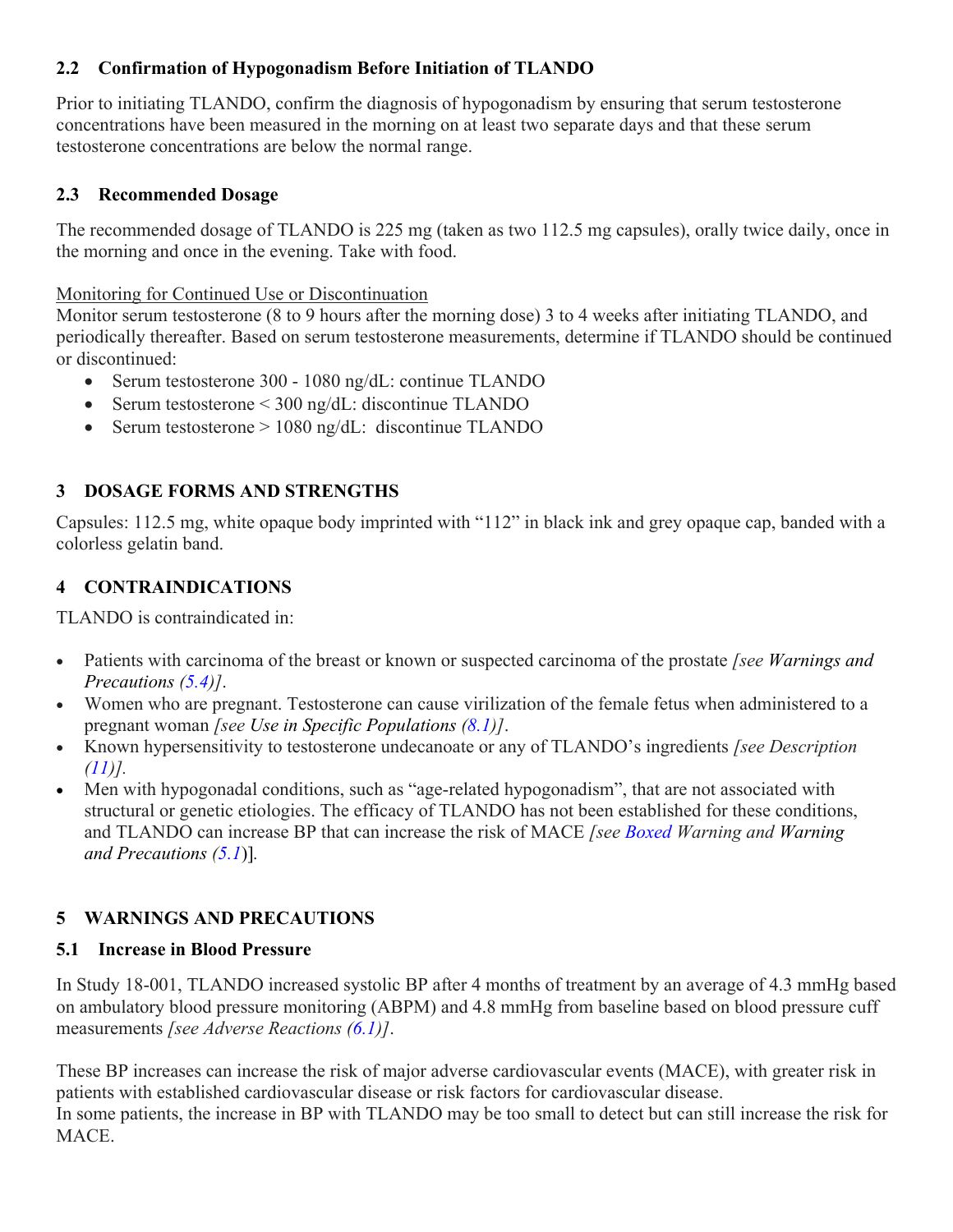Before initiating TLANDO, consider the patient's baseline cardiovascular risk and ensure blood pressure is adequately controlled. Check BP approximately 3 weeks after initiating TLANDO and periodically thereafter. Treat new-onset hypertension or exacerbations of pre-existing hypertension. Re-evaluate whether the benefits of continued treatment with TLANDO outweigh its risks in patients who develop cardiovascular risk factors or cardiovascular disease.

# **5.2 Polycythemia**

Increases in hematocrit levels, reflective of increases in red blood cell mass, may require discontinuation of TLANDO. Check hematocrit prior to initiating TLANDO. Evaluate hematocrit approximately every 3 months during the first year of treatment, and then every 6 months thereafter while the patient is taking TLANDO. If hematocrit becomes elevated, stop TLANDO until hematocrit decreases to an acceptable concentration. If TLANDO is restarted and again causes hematocrit to become elevated, stop TLANDO permanently. An increase in red blood cell mass may increase the risk of thromboembolic events *[see Warnings and Precautions (5.5)]*.

# **5.3 Cardiovascular Risk**

Long term clinical safety trials have not been conducted to assess the cardiovascular outcomes of testosterone replacement therapy in men. To date, epidemiologic studies and randomized controlled trials have been inconclusive for determining the risk of major adverse cardiovascular events (MACE), such as non-fatal myocardial infarction, non-fatal stroke, and cardiovascular death, with the use of testosterone compared to nonuse. Some studies, but not all, have reported an increased risk of MACE in association with use of testosterone replacement therapy in men.

TLANDO can cause BP increases that can increase the risk of MACE *[see Boxed Warning and Warnings and Precautions (5.1)].* Patients should be informed of this possible risk when deciding whether to use or to continue to use TLANDO.

# **5.4 Worsening of Benign Prostatic Hyperplasia (BPH) and Potential Risk of Prostate Cancer**

- Patients with BPH treated with androgens are at an increased risk for worsening of signs and symptoms of BPH. Monitor patients with BPH for worsening signs and symptoms.
- Patients treated with androgens may be at increased risk for prostate cancer. Evaluate patients for prostate cancer, including measurement of prostate specific antigen (PSA), prior to initiating and during treatment with androgens *[see Contraindications (4)]*.

# **5.5 Venous Thromboembolism**

There have been post marketing reports of venous thromboembolic events, including deep vein thrombosis (DVT) and pulmonary embolism (PE), in patients using testosterone replacement products such as TLANDO. Evaluate patients who report symptoms of pain, edema, warmth, and erythema in the lower extremity for DVT and those who present with acute shortness of breath for PE. If a venous thromboembolic event is suspected, discontinue TLANDO and initiate appropriate workup and management *[see Adverse Reactions (6.2)]*.

# **5.6 Abuse of Testosterone and Monitoring of Serum Testosterone Concentrations**

Testosterone has been subject to abuse, typically at doses higher than recommended for the approved indication and in combination with other anabolic androgenic steroids. Anabolic androgenic steroid abuse can lead to serious cardiovascular and psychiatric adverse reactions *[see Drug Abuse and Dependence (9)].*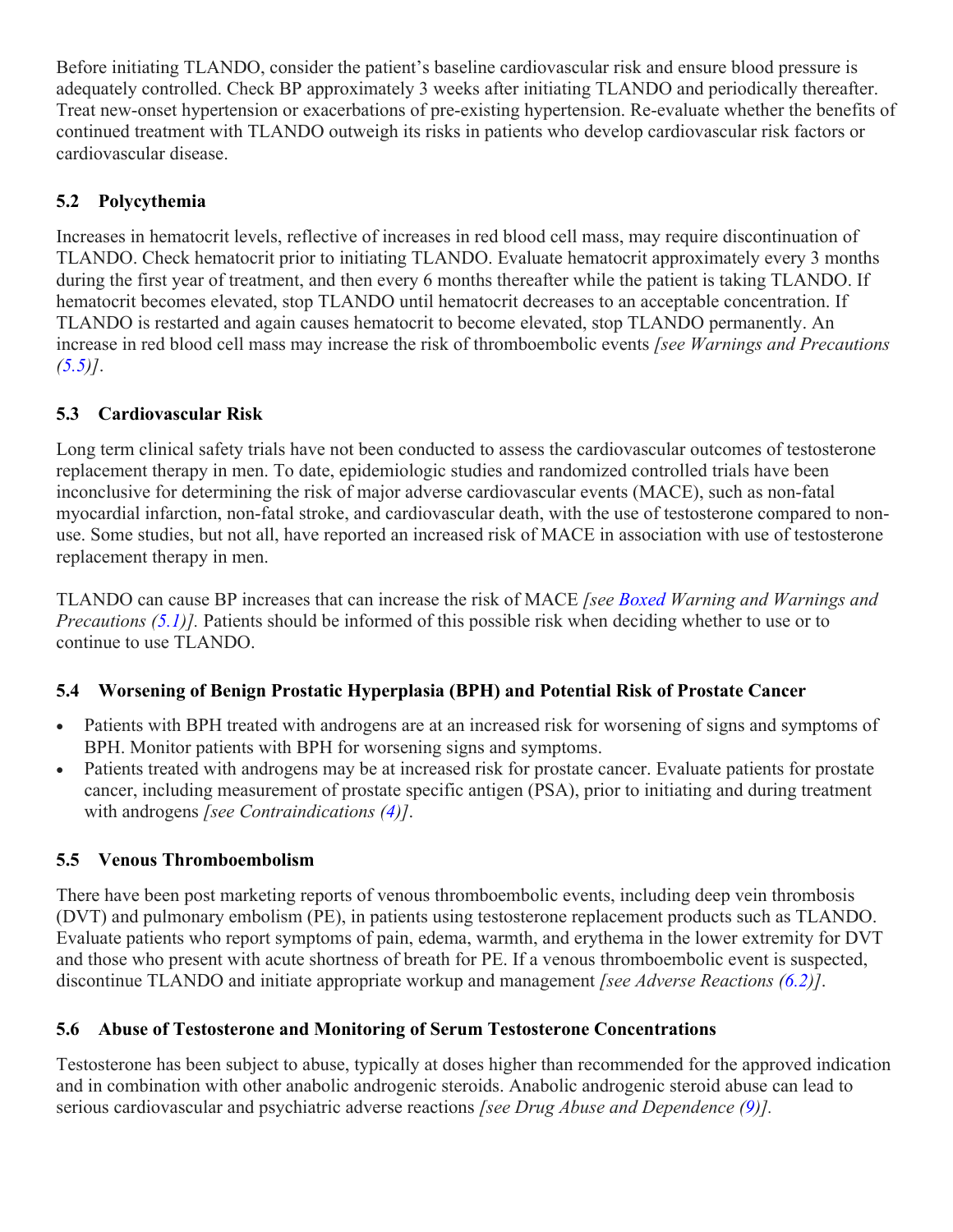If testosterone abuse is suspected, check serum testosterone concentrations to ensure they are within therapeutic range. However, testosterone levels may be in the normal or subnormal range in men abusing synthetic testosterone derivatives. Counsel patients concerning the serious adverse reactions associated with abuse of testosterone and anabolic androgenic steroids. Conversely, consider the possibility of testosterone and anabolic androgenic steroid abuse in suspected patients who present with serious cardiovascular or psychiatric adverse events.

# **5.7 Not for Use in Women**

Due to lack of controlled studies in women and the potential for virilizing effects, TLANDO is not indicated for use in women *[see Use in Specific Populations (8.1, 8.2)]*.

### **5.8 Potential for Adverse Effects on Spermatogenesis**

With large doses of exogenous androgens, including TLANDO, spermatogenesis may be suppressed through feedback inhibition of pituitary follicle-stimulating hormone (FSH) possibly leading to adverse effects on semen parameters including sperm count *[see Use in Specific Populations (8.3)].* Patients should be informed of this possible risk when deciding whether to use or to continue to use TLANDO.

### **5.9 Hepatic Adverse Effects**

Prolonged use of high doses of orally active 17-alpha-alkyl androgens (e.g., methyltestosterone) has been associated with serious hepatic adverse effects (peliosis hepatis, hepatic neoplasms, cholestatic hepatitis, and jaundice). Peliosis hepatis can be a life-threatening or fatal complication. Long-term therapy with intramuscular testosterone enanthate has produced multiple hepatic adenomas. TLANDO is not a 17 alpha-alkyl androgen and is not known to produce hepatic adverse effects associated with 17-alpha-alkyl androgens. Nonetheless, patients should be instructed to report any signs or symptoms of hepatic dysfunction (e.g., jaundice). If these occur, promptly discontinue TLANDO while the cause is evaluated.

### **5.10 Edema**

Androgens, including TLANDO, may promote retention of sodium and water. Edema, with or without congestive heart failure, may be a serious complication in patients with preexisting cardiac, renal, or hepatic disease *[see Adverse Reactions (6.1)]*. In addition to discontinuation of the drug, appropriate work up and management of edema may be required.

### **5.11 Sleep Apnea**

The treatment of hypogonadal men with testosterone products may potentiate sleep apnea in some patients, especially those with risk factors such as obesity or chronic lung diseases.

### **5.12 Gynecomastia**

Gynecomastia may develop and persist in patients being treated for hypogonadism.

### **5.13 Lipid Changes**

Changes in serum lipid profile may require dose adjustment of lipid lowering drugs or discontinuation of testosterone therapy. Monitor the lipid profile periodically after starting testosterone therapy.

# **5.14 Hypercalcemia**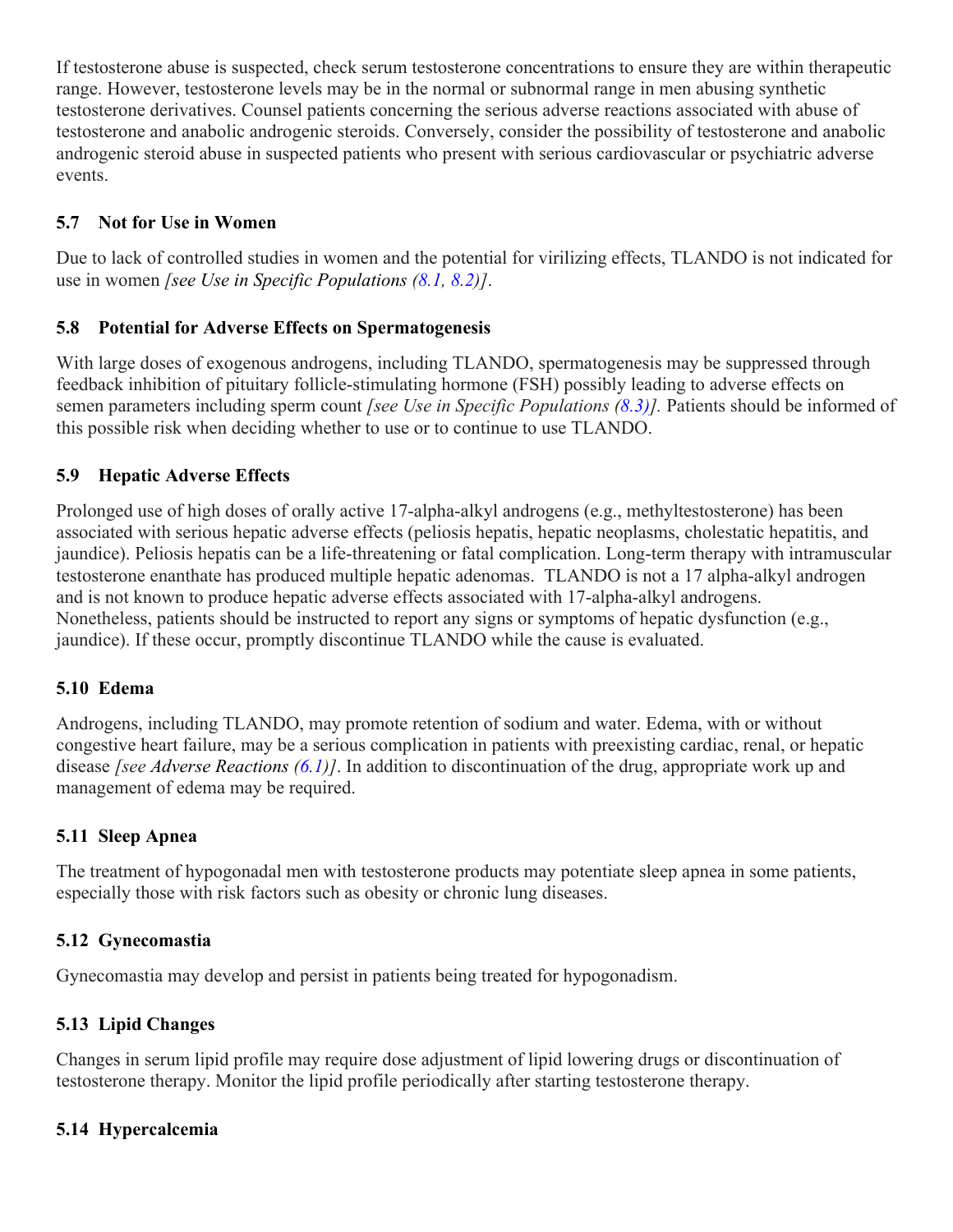Androgens, including TLANDO, should be used with caution in cancer patients at risk of hypercalcemia (and associated hypercalciuria). Monitor serum calcium concentrations periodically in these patients.

# **5.15 Decreased Thyroxine-binding Globulin**

Androgens, including TLANDO, may decrease concentrations of thyroxin-binding globulins, resulting in decreased total T4 serum concentrations and increased resin uptake of triiodothyronine (T3) and thyroxine (T4). Free thyroid hormone concentrations remain unchanged, however, and there is no clinical evidence of thyroid dysfunction.

# **5.16 Increases in Prolactin**

Increases in serum prolactin have been reported in patients treated with TLANDO in clinical trials. Evaluate serum prolactin levels prior to initiating treatment with TLANDO. Re-evaluate serum prolactin levels 3 to 4 months after starting treatment. If serum prolactin remains elevated, discontinue TLANDO *[see Adverse Reactions (6.1)].*

# **6 ADVERSE REACTIONS**

The following clinically significant adverse reactions are discussed elsewhere in the labeling:

- Increase in Blood Pressure *[see Warnings and Precautions (5.1)]*
- Polycythemia *[see Warnings and Precautions (5.2)]*
- Cardiovascular Risk *[see Warnings and Precautions (5.3)]*
- Worsening of Benign Prostatic Hyperplasia (BPH) and Potential Risk of Prostate Cancer *[see Warnings and Precautions (5.4)]*
- Venous Thromboembolism *[see Warnings and Precautions (5.5)]*
- Hepatic Adverse Effects *[see Warnings and Precautions (5.9)]*
- Edema *[see Warnings and Precautions (5.10)]*
- Sleep Apnea *[see Warnings and Precautions (5.11)]*
- Gynecomastia *[see Warnings and Precautions (5.12)]*
- Lipid Changes *[see Warnings and Precautions (5.13)]*
- Hypercalcemia *[see Warnings and Precautions (5.14)]*
- Decreased Thyroxine-binding Globulin *[see Warnings and Precautions (5.15)]*
- Increases in Prolactin *[see Warnings and Precautions (5.16)]*

# **6.1 Clinical Trial Experience**

Because clinical trials are conducted under widely varying conditions, adverse reaction rates observed in the clinical trials of a drug cannot be directly compared to rates in the clinical trials of another drug and may not reflect the rates observed in practice.

The safety of TLANDO 225 mg twice daily, without dose titration, was evaluated in 233 hypogonadal males during two clinical studies: Study LPCN 1021-18-001 (18-001) and Study LPCN 1021-16-002 (16-002) *[see Clinical Studies (14)].*

In Study 18-001, an uncontrolled ambulatory blood pressure monitoring (ABPM) study, 138 hypogonadal males were treated with TLANDO 225 mg twice daily with morning and evening meals for approximately four months. Patients had a median age of 54 years (range 26-75), 79% were White, 18% were Black, and 2% were Asian. In 138 hypogonadal male patients, 70% (n=96) were obese (BMI  $\geq$  30 kg/m<sup>2</sup>), 24% (n=33) reported a history of type 2 diabetes, and 48% (n=66) reported a history of hypertension.

Table 1 summarizes adverse reactions (>2%) reported in patients receiving TLANDO in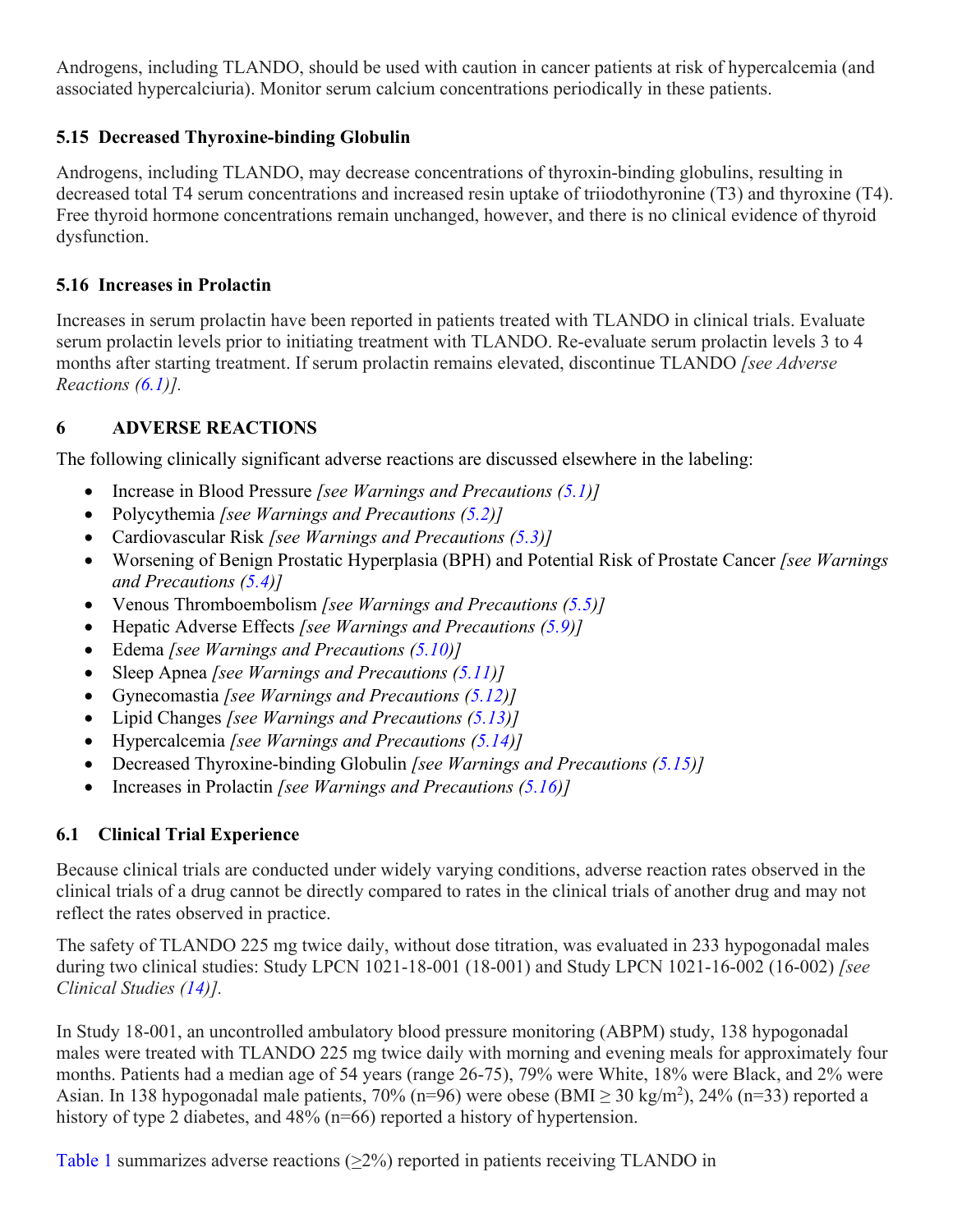Study 18-001.

| Table 1. Adverse Reactions > 2% in Patients Receiving TLANDO in Study 18-001 |  |  |  |
|------------------------------------------------------------------------------|--|--|--|
|------------------------------------------------------------------------------|--|--|--|

| <b>Adverse Reaction</b>           | Overall $(N=138)$<br>n(%) |  |
|-----------------------------------|---------------------------|--|
| Hypertension                      | 7(5.1)                    |  |
| Hematocrit increased              | 3 (4.3                    |  |
| Upper respiratory tract infection | 5(3.6)                    |  |

Four of the 138 patients (2.9%) in Study 18-001 reported adverse reactions that led to premature discontinuation from the study, including dizziness  $(n=1)$ , weight increased  $(n=1)$ , insomnia  $(n=1)$ , and hypertension  $(n=2)$ .

In Study 16-002, 95 hypogonadal males were treated with TLANDO 225 mg twice daily with morning and evening meals for approximately 24 days. The dose of TLANDO was not titrated. Patients had a median age of 56 years (range 29-74), 81% were White, 16% were Black, 2% were mixed race, and 1% were Asian; 26% were Hispanic. In 95 hypogonadal male patients, 70% (n=66) were obese (BMI  $\geq$  30 kg/m<sup>2</sup>), 23% (n=22) reported a history of type 2 diabetes, and 50% (n=47) reported a history of hypertension.

Table 2 summarized adverse reactions  $(\geq 2\%)$  reported during Study 16-002 in patients receiving TLANDO.

# **Table 2. Adverse Reactions >2% in Patients Receiving TLANDO in Study 16-002**

| <b>Adverse Reaction</b>   | Overall $(N=95)$ |
|---------------------------|------------------|
|                           | $n(^{0}/_{0})$   |
| Blood prolactin increased | 6(6.3)           |
| Weight increased          | 2(2.1)           |
| Headache                  | 2(2.1)           |
| Musculoskeletal pain      | 2(2)             |

One of the 95 patients (1.1%) in the 24-day study reported an adverse reaction (gastric ulcer hemorrhage) that led to premature discontinuation from the study.

### *Blood Pressure Increases*

In Study 18-001 24-hour ambulatory blood pressure monitoring (ABPM) was conducted in 138 male patients, 126 of whom completed the study. ABPM was conducted at 2 distinct 24-hour time periods: at baseline and following approximately 16 weeks of treatment with TLANDO. A total of 123 patients had acceptable 24-hour ABPM recordings at both time periods. In that group, the mean change in systolic BP from Baseline to End of Study was  $+4.3$  mmHg (95% CI 2.1, 6.5) and the mean change in diastolic BP was 1.4 mmHg (95% CI 0.5, 2.3).

The ABPM systolic and diastolic blood pressure increased in patients with a history of hypertension at baseline [4.8 mmHg (95% CI 1.0, 8.5) and 1.6 mmHg (95% CI 0.1, 3.0), respectively (n=60)]. In patients with no history of hypertension at baseline systolic and diastolic blood pressure increased [3.9 mmHg (95% CI 0.9, 6.8) and 1.2 mmHg (95% CI -0.1, 2.5), respectively  $(n = 63)$ ].

### *Increases in Hematocrit*

Increases in hematocrit were reported in 6 of the 138 patients (4.3%) in Study 18-001. None of these increases led to premature discontinuation of TLANDO.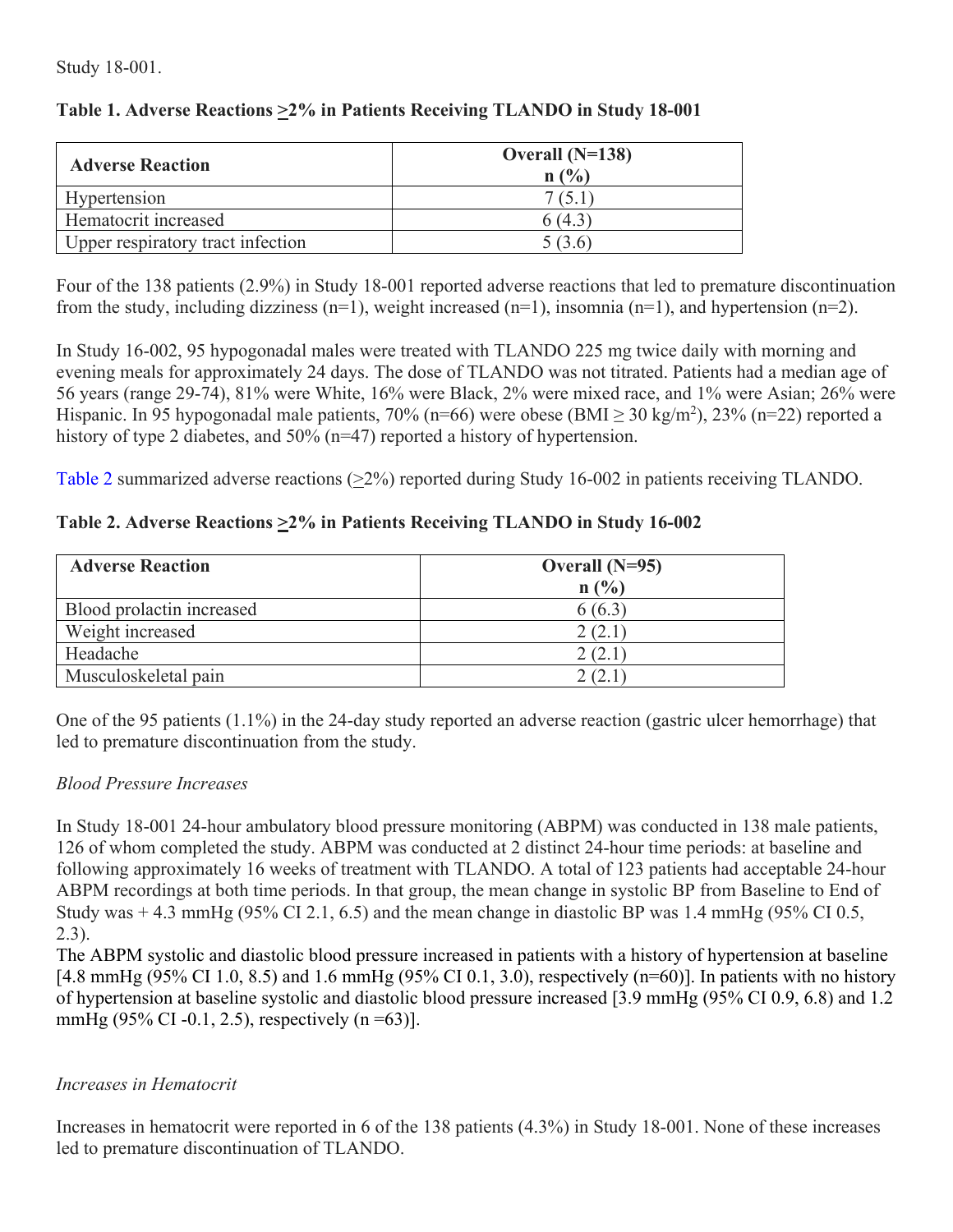### *Increases in Prolactin*

Increases in serum prolactin were reported in 6 (6.3%) of the 95 patients in the 24-day clinical study. The mean increase from baseline in serum prolactin was 7.0 ng/mL (n=93). The 4-month clinical study did not assess serum prolactin concentrations after the screening visit.

# **6.2 Postmarketing Experience**

The following adverse reactions have been identified during post-approval use of testosterone replacement products. Because these reactions are reported voluntarily from a population of uncertain size, it is not always possible to reliably estimate their frequency or establish a causal relationship to drug exposure.

*Cardiovascular Disorders*: myocardial infarction, stroke

*Vascular Disorders:* Venous thromboembolism

# **7 DRUG INTERACTIONS**

### **7.1 Insulin**

Changes in insulin sensitivity or glycemic control may occur in patients treated with androgens. In diabetic patients, the metabolic effects of androgens may decrease blood glucose and, therefore, insulin requirements.

### **7.2 Oral Anticoagulants**

Changes in anticoagulant activity may be seen with androgens. Frequent monitoring of INR and prothrombin time may be necessary in patients taking anticoagulants, especially at the initiation and termination of androgen therapy.

### **7.3 Corticosteroids**

The concurrent use of testosterone with corticosteroids may result in increased fluid retention and should be monitored cautiously, particularly in patients with cardiac, renal or hepatic disease.

### **7.4 Drugs that May Also Increase Blood Pressure**

Some prescription drugs and nonprescription analgesic and cold medications can increase blood pressure. Concomitant administration of these medications with TLANDO may lead to additional increases in blood pressure [*see Warnings and Precautions (5.1)*]

### **8 USE IN SPECIFIC POPULATIONS**

### **8.1 Pregnancy**

### Risk Summary

TLANDO is contraindicated in pregnant women and not indicated for use in females *[see Contraindications (4)]*. Testosterone is teratogenic and may cause fetal harm when administered to a pregnant woman based on data from animal studies (see Data) and its mechanism of action *[see Clinical Pharmacology (12.1)]*. Exposure of a female fetus to androgens may result in varying degrees of virilization. In animal developmental studies, exposure to testosterone in utero resulted in hormonal and behavioral changes in offspring and structural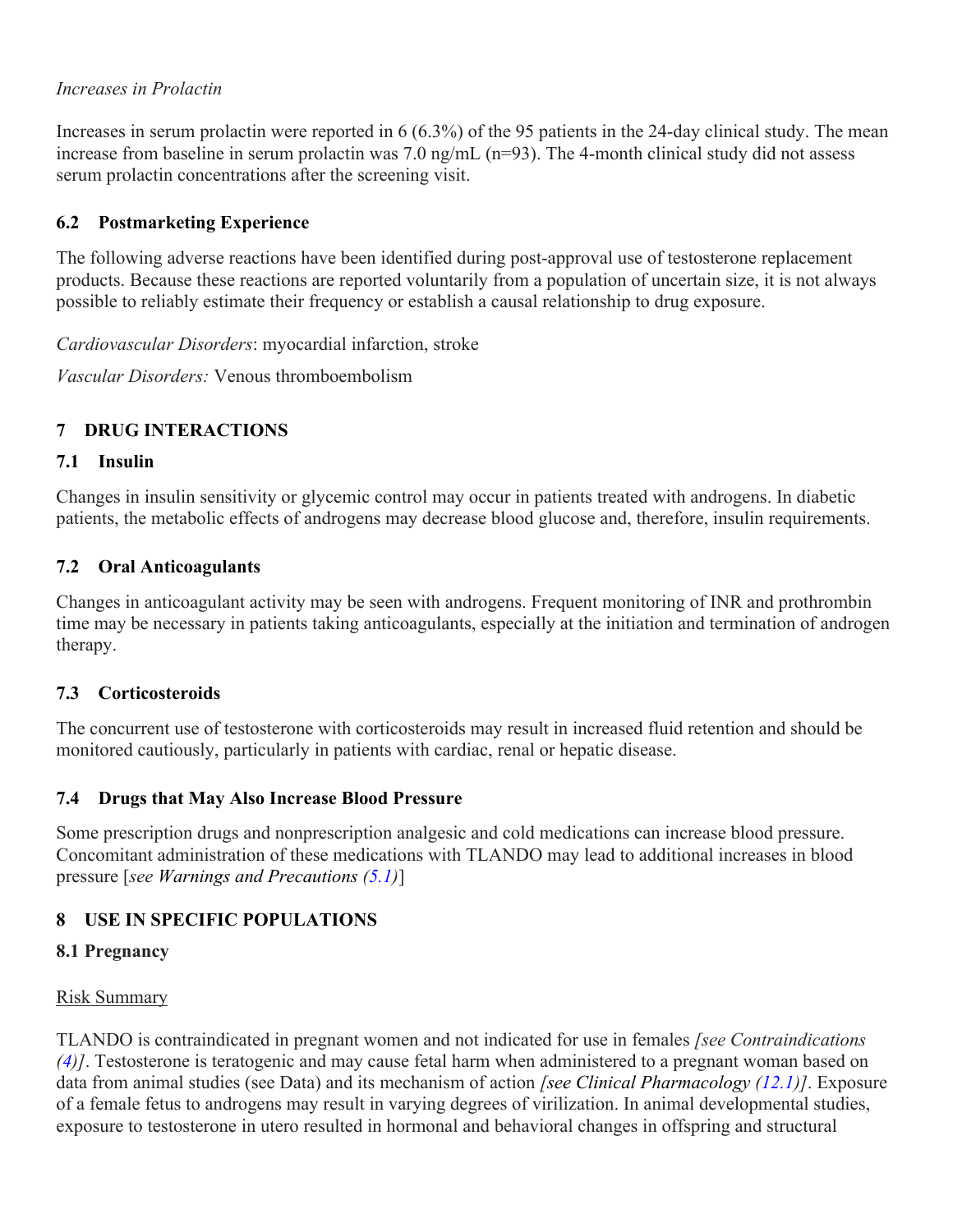impairments of reproductive tissues in female and male offspring. These studies did not meet current standards for nonclinical development toxicity studies.

# Data

*Animal Data*

In developmental studies conducted in rats, rabbits, pigs, sheep and rhesus monkeys, pregnant animals received intramuscular injection of testosterone during the period of organogenesis. Testosterone treatment at doses that were comparable to those used for testosterone replacement therapy resulted in structural impairments in both female and male offspring. Structural impairments observed in females included increased anogenital distance, phallus development, empty scrotum, no external vagina, intrauterine growth retardation, reduced ovarian reserve, and increased ovarian follicular recruitment. Structural impairments seen in male offspring included increased testicular weight, larger seminal tubular lumen diameter, and higher frequency of occluded tubule lumen. Increased pituitary weight was seen in both sexes.

Testosterone exposure in utero also resulted in hormonal and behavioral changes in offspring. Hypertension was observed in pregnant females and offspring in rats exposed to doses approximately twice those used for testosterone replacement therapy.

# **8.2 Lactation**

Risk Summary TLANDO is not indicated for use in females.

# **8.3 Females and Males of Reproductive Potential**

**Infertility** 

#### *Males*

During treatment with large doses of exogenous androgens, including TLANDO, spermatogenesis may be suppressed through feedback inhibition of the hypothalamic-pituitary-testicular axis *[see Warnings and Precautions (5.8)]*. Reduced fertility is observed in some men taking testosterone replacement therapy. The impact on fertility may be irreversible. Testicular atrophy, subfertility, and infertility have also been reported in men who abuse anabolic androgenic steroids *[see Drug Abuse and Dependence (9.2)].*

### **8.4 Pediatric Use**

The safety and effectiveness of TLANDO in pediatric patients less than 18 years old have not been established. Improper use may result in acceleration of bone age and premature closure of epiphyses.

# **8.5 Geriatric Use**

There have not been sufficient numbers of geriatric patients in controlled clinical studies with TLANDO to determine whether efficacy or safety in those over 65 years of age differs from younger subjects. Of the 95 patients enrolled in Study 16-002, the 24-day major safety and effectiveness study utilizing TLANDO, 16 (16.8%) were over 65 years of age. Additionally, there is insufficient long-term safety data in geriatric patients utilizing TLANDO to assess the potentially increased risk of cardiovascular disease and prostate cancer.

Geriatric patients treated with androgens may also be at risk for worsening of signs and symptoms of BPH and hypertension *[see Warnings and Precautions (5.1 and 5.4)].*

# **9 DRUG ABUSE AND DEPENDENCE**

# **9.1 Controlled Substance**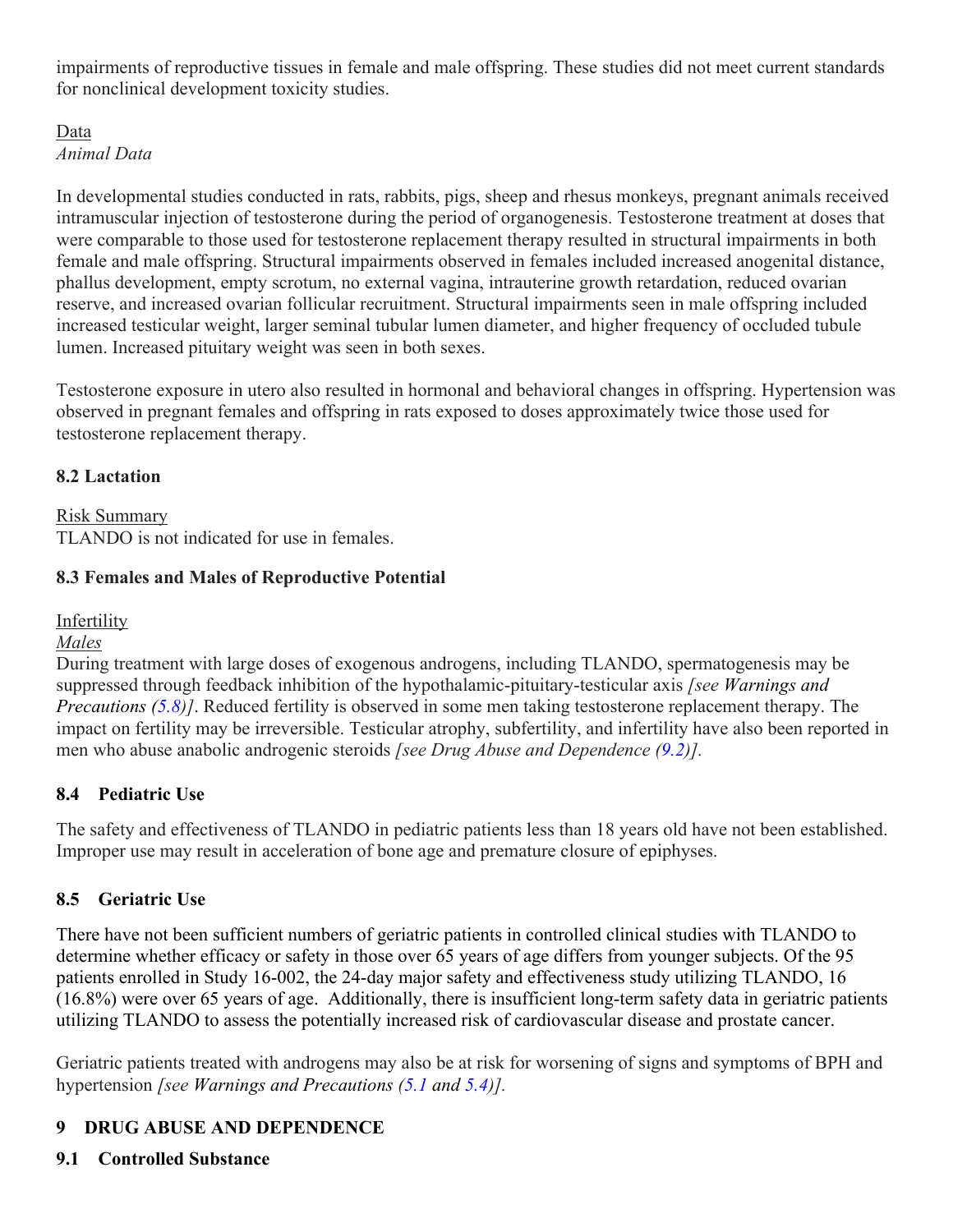TLANDO contains testosterone undecanoate, a schedule III controlled substance.

# **9.2 Abuse**

Drug abuse is intentional non-therapeutic use of a drug, even once, for its rewarding psychological and physiological effects. Abuse and misuse of testosterone are seen in male and female adults and adolescents. Testosterone, often in combination with other anabolic androgenic steroids (AAS), and not obtained by prescription through a pharmacy, may be abused by athletes and bodybuilders. There have been reports of misuse by men taking higher doses of legally obtained testosterone than prescribed and continuing testosterone despite adverse events or against medical advice.

# *Abuse-Related Adverse Reactions*

Serious adverse reactions have been reported in individuals who abuse anabolic androgenic steroids and include cardiac arrest, myocardial infarction, hypertrophic cardiomyopathy, congestive heart failure, cerebrovascular accident, hepatotoxicity, and serious psychiatric manifestations, including major depression, mania, paranoia, psychosis, delusions, hallucinations, hostility and aggression.

The following adverse reactions have also been reported in men: transient ischemic attacks, convulsions, hypomania, irritability, dyslipidemias, testicular atrophy, subfertility, and infertility.

The following additional adverse reactions have been reported in women: hirsutism, virilization, deepening of voice, clitoral enlargement, breast atrophy, male-pattern baldness, and menstrual irregularities.

The following adverse reactions have been reported in male and female adolescents: premature closure of bony epiphyses with termination of growth, and precocious puberty.

Because these reactions are reported voluntarily from a population of uncertain size and may include abuse of other agents, it is not always possible to reliably estimate their frequency or establish a causal relationship to drug exposure.

# **9.3 Dependence**

# *Behaviors Associated with Addiction*

Continued abuse of testosterone and other anabolic steroids, leading to addiction is characterized by the following behaviors:

- Taking greater dosages than prescribed
- Continued drug use despite medical and social problems due to drug use
- Spending significant time to obtain the drug when supplies of the drug are interrupted
- Giving a higher priority to drug use than other obligations
- Having difficulty in discontinuing the drug despite desires and attempts to do so
- Experiencing withdrawal symptoms upon abrupt discontinuation of use

Physical dependence is characterized by withdrawal symptoms after abrupt drug discontinuation or a significant dose reduction of a drug. Individuals taking supratherapeutic doses of testosterone may experience withdrawal symptoms lasting for weeks or months which include depressed mood, major depression, fatigue, craving, restlessness, irritability, anorexia, insomnia, decreased libido and hypogonadotropic hypogonadism.

Drug dependence in individuals using approved doses of testosterone for approved indications has not been documented.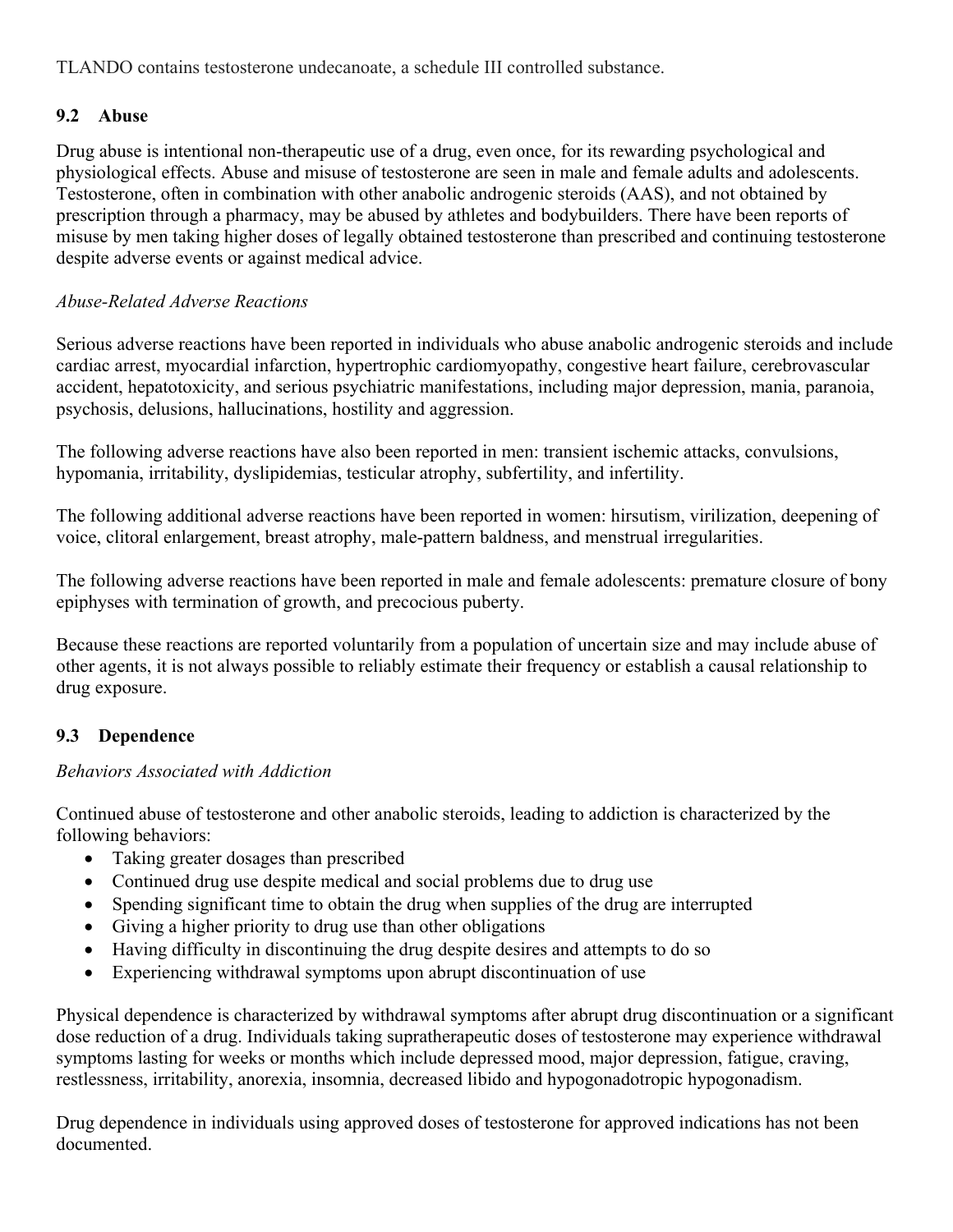# **10 OVERDOSAGE**

There is one report of acute overdosage with use of an approved injectable testosterone product: this subject had serum testosterone levels of up to 11,400 ng/dL with a cerebrovascular accident.

Treatment of overdosage consists of discontinuation of TLANDO and appropriate symptomatic and supportive care.

# **11 DESCRIPTION**

TLANDO (testosterone undecanoate) capsules contain 112.5 mg testosterone undecanoate, an ester of testosterone, for oral administration. Testosterone, an androgen, is formed by cleavage of the ester side chain of testosterone undecanoate.

The chemical name of testosterone undecanoate is 17β-undecanoyloxy-4-androsten-3-one. It has an empirical formula of  $C_3$ <sub>0</sub>H<sub>48</sub>O<sub>3</sub> and a molecular weight of 456.7. The structural formula is:



Testosterone undecanoate is a white to off-white crystalline substance.

The inactive ingredients in TLANDO capsules are ascorbyl palmitate, glyceryl monolinoleate, polyethylene glycol 8000, and polyoxyl 40 hydrogenated castor oil. The capsule shell contains black iron oxide, gelatin, and titanium dioxide. The capsule is imprinted with black ink that contains ammonium hydroxide, black iron oxide, propylene glycol, and shellac.

# **12 CLINICAL PHARMACOLOGY**

### **12.1 Mechanism of Action**

Endogenous androgens, including testosterone and dihydrotestosterone (DHT), are responsible for the normal growth and development of the male sex organs and for maintenance of secondary sex characteristics. These effects include the growth and maturation of prostate, seminal vesicles, penis and scrotum; the development of male hair distribution, such as facial, pubic, chest and axillary hair; laryngeal enlargement, vocal cord thickening, alterations in body musculature and fat distribution.

Male hypogonadism, a clinical syndrome resulting from insufficient secretion of testosterone, has two main etiologies. Primary hypogonadism is caused by defects of the gonads, such as Klinefelter's Syndrome or Leydig cell aplasia, whereas secondary hypogonadism is the failure of the hypothalamus (or pituitary) to produce sufficient gonadotropins (FSH, LH).

### **12.2 Pharmacodynamics**

There is insufficient data to characterize an exposure-response relationship or time course of pharmacodynamic response.

# **12.3 Pharmacokinetics**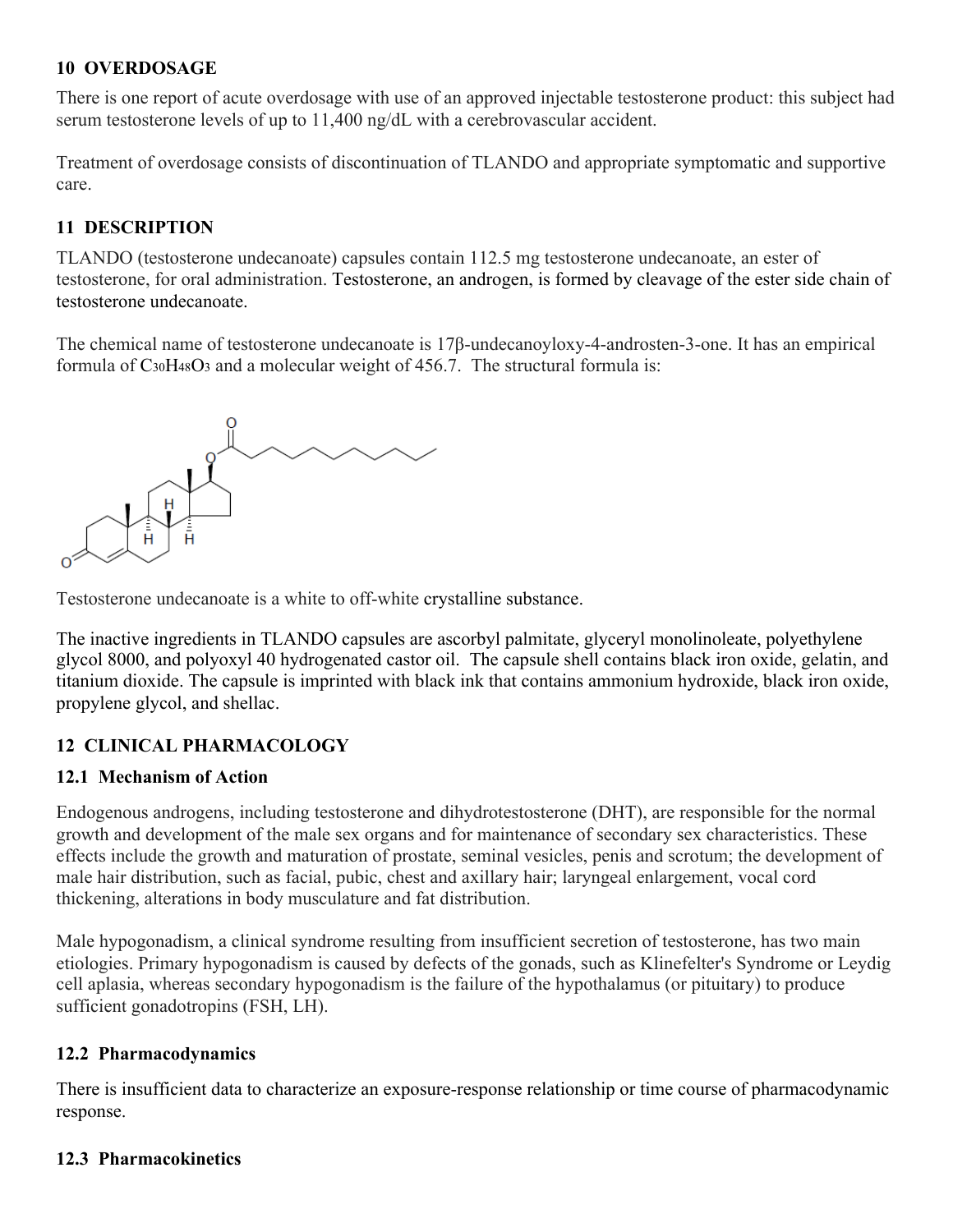# Absorption

Testosterone undecanoate is a lipophilic molecule that is primarily absorbed into the lymph system after oral administration and then released into the general blood circulation by the thoracic duct, avoiding absorption into the portal vein thereby circumventing first-pass metabolism in the liver. Testosterone undecanoate is converted to testosterone following absorption.

Following administration of 225 mg of TLANDO in ninety-five hypogonadal males, maximum serum testosterone concentrations were observed at a median (Tmax) of about 5 hours. The mean maximum (Cmax) serum testosterone concentrations observed were 979 ng/dL and 989 ng/dL following the morning and evening TLANDO doses, respectively. The average serum testosterone concentrations over 24 hours (Cavg0-24h) observed following TLANDO administration was 476 ng/dL.

Figure 1 shows the mean serum total testosterone concentration-time profile for hypogonadal men (N=90) administered TLANDO.



# **Figure 1: Mean (±SEM) Serum Total Testosterone Concentrations (ng/dL)**

Following TLANDO administration, the mean serum dihydrotestosterone (DHT) Cavg0-24h was 108 ng/dL, the mean serum testosterone undecanoate Cavg0-24h was 11,100 ng/dL and the mean serum dihydrotestosterone undecanoate Cavg0-24h was 4,700 ng/dL.

# *Effect of Food*

Administration of TLANDO with moderate fat containing food did not significantly impact the pharmacokinetic parameters of testosterone compared to high or low fat. However, there is decrease in exposure when administered without food compared to fed conditions.

In studies with 13 to 14 hypogonadal males, mean testosterone Cmax and AUC were comparable when TLANDO was administered with food containing low, moderate or high fat amounts. Administration in fasting conditions resulted in approximately 65 % and 38% lower Cmax and AUC, respectively, compared to administration with food (high fat).

# Distribution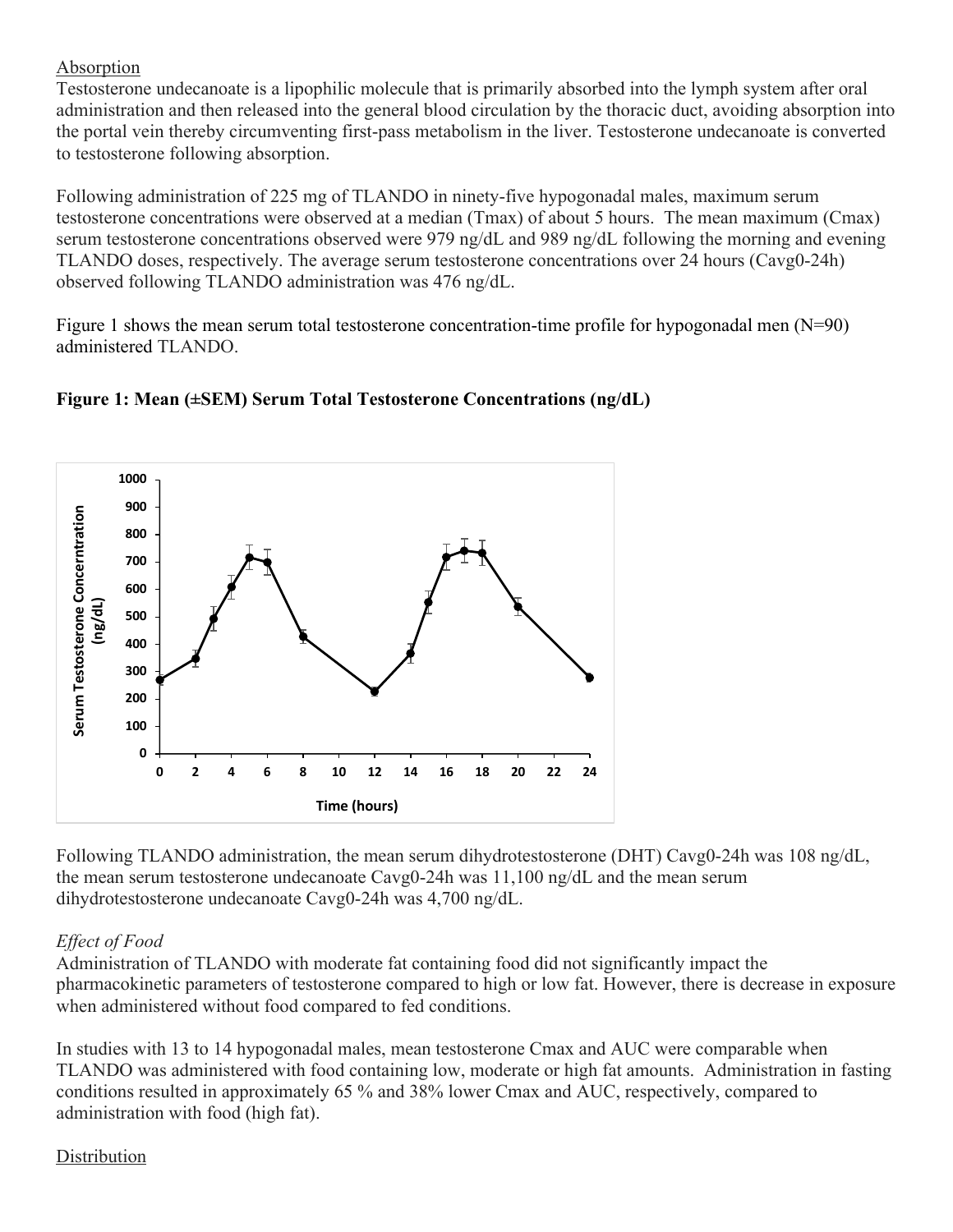Circulating testosterone is primarily bound in serum to sex hormone-binding globulin (SHBG) and albumin. Approximately 40% of testosterone in plasma is bound to SHBG, 2% remains unbound (free) and the rest is bound to albumin and other proteins.

### Elimination

The elimination half-life of testosterone undecanoate is approximately 2 hours. Once testosterone is formed from testosterone undecanoate, there is considerable variation in the half-life of testosterone as reported in the literature, ranging from 10 to 100 minutes.

# Metabolism

Testosterone undecanoate is metabolized to testosterone via ester cleavage of the undecanoate group and reduced to DHTU by 5α-reductase. Testosterone is metabolized to various 17-keto steroids. The major active metabolites of testosterone are DHT and estradiol.

# Excretion

About 90% of a dose of testosterone given intramuscularly is excreted in the urine as glucuronic and sulfuric acid conjugates of testosterone and its metabolites. About 6% of a dose is excreted in the feces, mostly in the unconjugated form. Inactivation of testosterone occurs primarily in the liver.

# **13 NONCLINICAL TOXICOLOGY**

# **13.1 Carcinogenesis, Mutagenesis, Impairment of Fertility:**

# **Carcinogenesis**

Testosterone has been tested by subcutaneous injection and implantation in mice and rats. In mice, the implant induced cervical-uterine tumors, which metastasized in some cases. There is suggestive evidence that injection of testosterone into some strains of female mice increases their susceptibility to hepatoma. Testosterone is also known to increase the number of tumors and decrease the degree of differentiation of chemically induced carcinomas of the liver in rats.

# Mutagenesis

Mutagenic effects of testosterone undecanoate were not detected in a battery of in vitro tests including bacterial mutation assays (Ames test) and chromosomal aberration tests in human lymphocytes. Testosterone undecanoate was also negative in an in vivo bone marrow micronucleus assay in rats. Testosterone was negative in the in vitro Ames and in the in vivo mouse micronucleus assays.

### Impairment of Fertility

The administration of exogenous testosterone has been reported to suppress spermatogenesis in the rat, dog and non-human primates, which was reversible on cessation of the treatment.

# **14 CLINICAL STUDIES**

The efficacy and safety of TLANDO was evaluated in Study 16-002 a multicenter, open-label, single-arm study in adult hypogonadal male patients (NCT03242590). Patients received TLANDO 225 mg, orally twice daily with food for approximately 24 days; no titration was performed to adjust the dosage.

A total of 95 hypogonadal men received a dose of TLANDO and were included in the efficacy evaluation. Patients had a median age of 56 years (range 29-74 years), 81% were White, 16% were Black, 2% were mixed race, and 1% were Asian; 26% were Hispanic.

The primary endpoint was the percentage of patients who achieved a 24-hour average serum testosterone concentration (Cavg0-24h) within the normal range of 300-1080 ng/dL on the final visit of the study.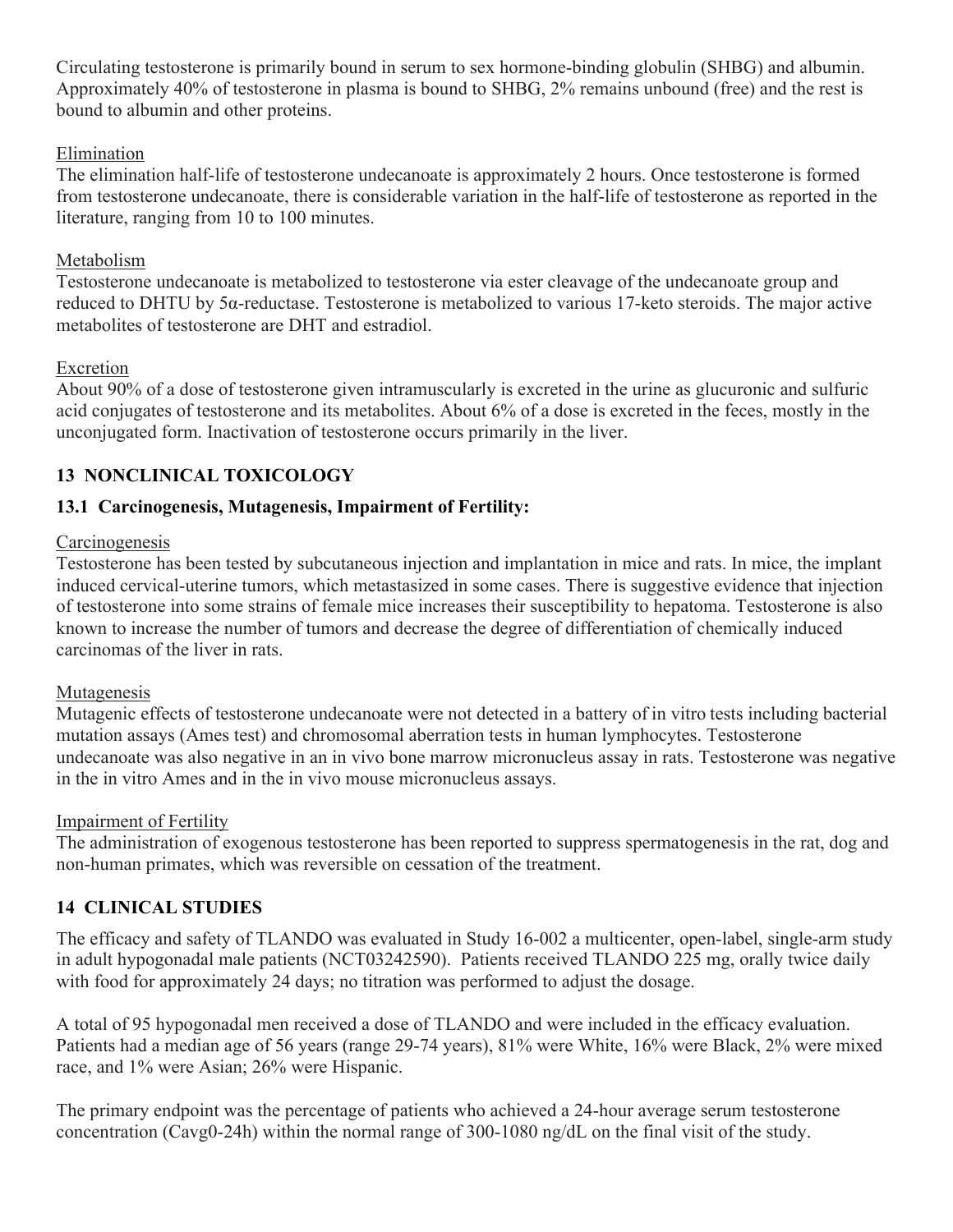Table 3 shows the proportion of subjects, Study 16-002, with an average serum total testosterone concentration in the normal range (300-1080 ng/dL).

# **Table 3: Proportion of Subjects in Study 16-002 With Average Serum Total Testosterone in the Normal Range (300-1080 ng/dL) at Day 24**

| <b>Parameter</b>                                               | $N=95$         |
|----------------------------------------------------------------|----------------|
| % subjects with testosterone, Cavg0-24h 300<br>to $1080$ ng/dL | 80%            |
| 95 % Confidence Interval                                       | $(72\%, 88\%)$ |

Secondary endpoints were the percentage of patients with maximum total testosterone concentration  $(C_{\text{max}})$ meeting three predetermined limits: less than or equal to 1.5 times the upper limit of the normal range (ULN) (1620 ng/dL), between 1.8 and 2.5 times ULN (1944 - 2700 ng/dL), and greater than 2.5 times ULN (2700  $ng/dL$ ).

The percentage of patients who received TLANDO and had T Cmax threshold less than or equal to 1620 ng/dL, between 1944 ng/dL and 2700 ng/dL, and greater than 2700 ng/dL at the PK visit were 82%, 5%, and 0%, respectively.

# **16 HOW SUPPLIED / STORAGE AND HANDLING**

TLANDO capsules for oral administration are available containing 112.5 mg of testosterone undecanoate. The capsules have a white opaque body imprinted with "112" in black ink and a grey opaque cap, banded with a colorless band.

TLANDO capsules are supplied in HDPE bottles with a foil liner and a child resistant cap. Bottles of 120 capsules: NDC 54436-112-20.

Store at 20<sup>o</sup>C to 25<sup>o</sup>C (68<sup>o</sup>F to 77<sup>o</sup>F); excursions permitted to 15<sup>o</sup>C to 30<sup>o</sup>C (59<sup>o</sup>F to 86<sup>o</sup>F). [See USP Controlled Room Temperature].

Dispose of unused TLANDO via a take-back option. If a take-back option is unavailable, follow FDA instructions at www.fda.gov/drugdisposal.

# **17 PATIENT COUNSELING INFORMATION**

Advise the patients to read the FDA-approved patient labeling (Medication Guide).

# Increase in Blood Pressure and Cardiovascular Risk

Advise patients that TLANDO can increase blood pressure (BP) which can result in an increase in the risk of major adverse cardiovascular events (MACE), including myocardial infarction, stroke, and cardiovascular death. This risk is greater in patients with established cardiovascular disease or risk factors for cardiovascular disease. Advise patients about the importance of monitoring BP periodically while on TLANDO. Advise patients to report to their healthcare provider the use of concomitant prescription or nonprescription medication, including cough and cold medications which can also increase BP *[see Warnings and Precautions (5.1 and 5.3)].*

# Polycythemia

Advise patients that TLANDO can cause an increase in hematocrit levels that may increase the risk of thromboembolic events. Advise patients about the importance of completing laboratory testing as instructed by their health care provider while on TLANDO *[see Warnings and Precautions (5.2)].*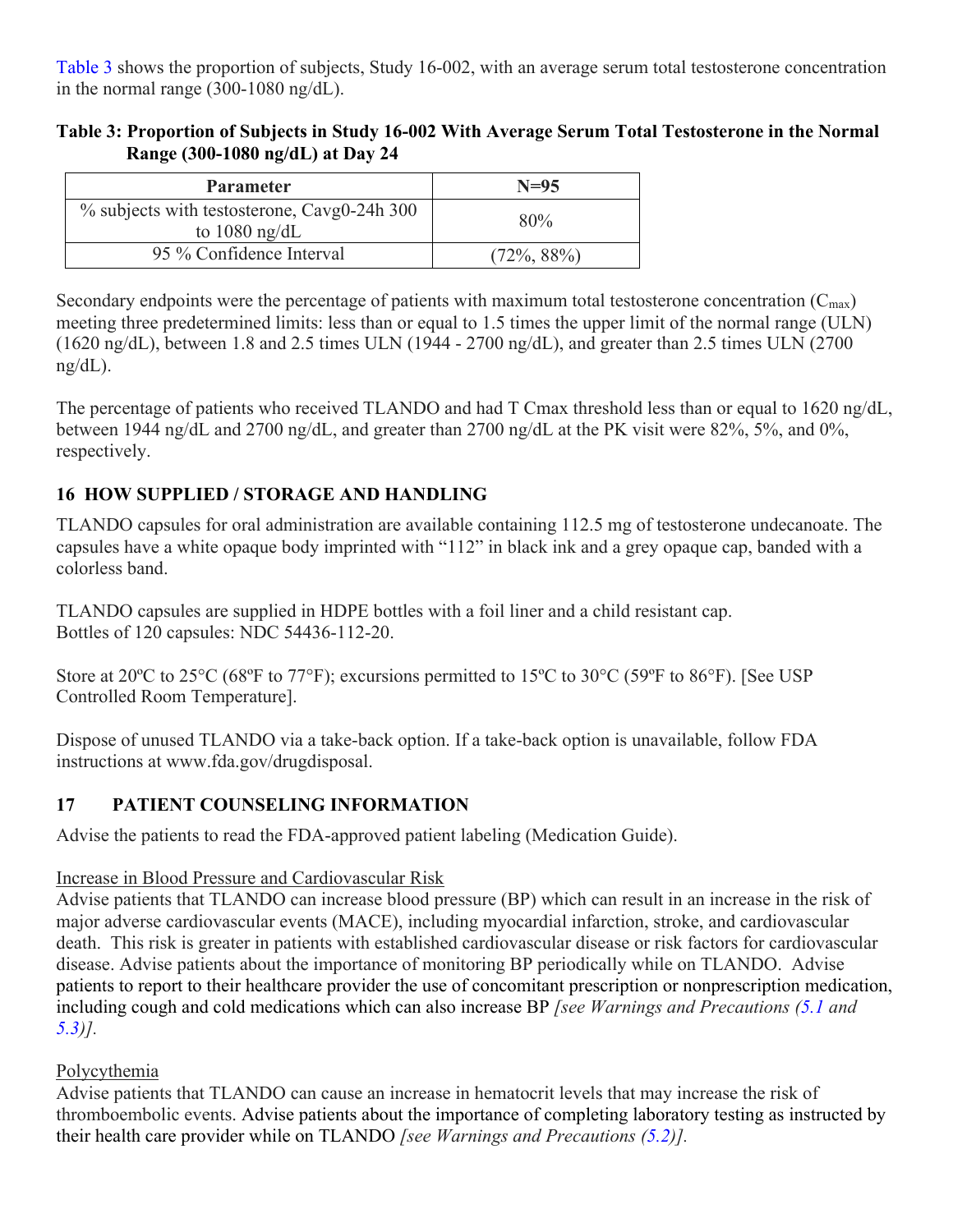Worsening of Benign Prostatic Hyperplasia (BPH) and Potential Risk of Prostate Cancer Advise patients that TLANDO can cause increased symptoms of BPH and can increase the risk for prostate cancer. Advise patients to contact their health care provider if they have any prostate-related symptoms *[see Warnings and Precautions (5.4)].*

### Edema

Advise patients with preexisting cardiac, renal, or hepatic disease that TLANDO can cause edema. Advise patients to notify their health care provider if edema develops or worsens *[see Warnings and Precautions (5.10)].*

# Sleep Apnea

Advise patients that TLANDO can worsen sleep apnea especially in patients with risk factors such as obesity or chronic lung diseases *[see Warnings and Precautions (5.11)].*

# Gynecomastia

Advise patients that TLANDO can cause gynecomastia. *[see Warnings and Precautions (5.12)].*

# Administration Instructions

• Advise patients to take TLANDO with food *[see Dosage and Administration (2.3)].*

Manufactured for:



Manufactured for Antares Pharma, Inc. Ewing, NJ 08628 Manufactured in the United Kingdom

LB-0190 V02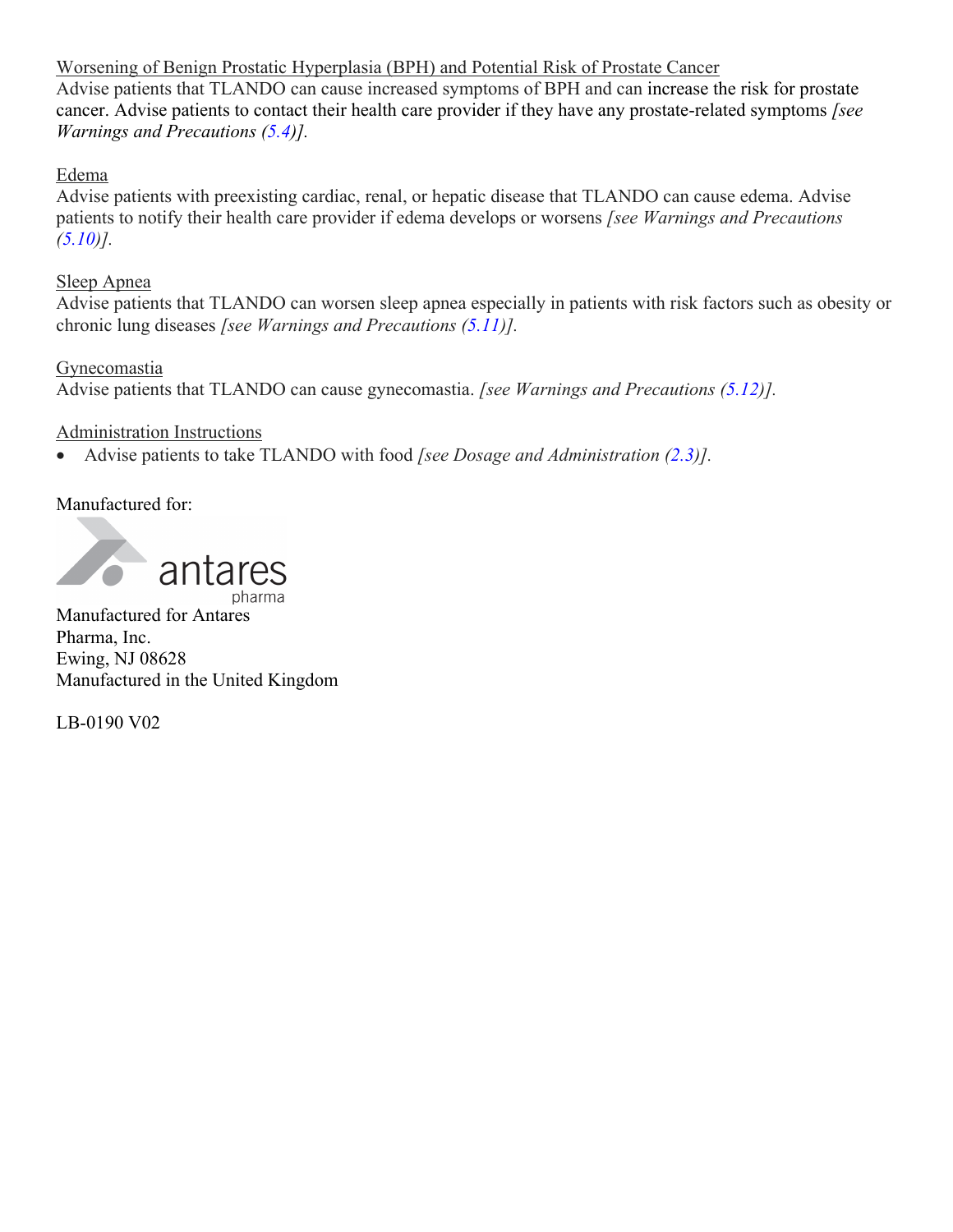#### **MEDICATION GUIDE TLANDO® (Tee-lan-doh) (testosterone undecanoate) capsules, for oral use CIII**

### **What is the most important information I should know about TLANDO?**

#### **TLANDO can cause serious side effects, including:**

#### • **Increase in blood pressure.**

- TLANDO can increase your blood pressure, which can increase your risk of having a heart attack or stroke and can increase your risk of death due to a heart attack or stroke. Your risk may be greater if you have already had a heart attack or stroke or if you have other risk factors for heart attack or stroke.
- If your blood pressure increases while on TLANDO, blood pressure medicines may need to be started. If you are taking blood pressure medicines, new blood pressure medicines may need to be added or your current blood pressure medicines may need to be changed to control your blood pressure.
- $\circ$  If your blood pressure cannot be controlled, TLANDO may need to be stopped.

Your healthcare provider will monitor your blood pressure while you are being treated with TLANDO.

#### **What is TLANDO?**

TLANDO is a prescription medicine that contains testosterone. TLANDO is used to treat adult men who have low or no testosterone due to certain medical conditions.

It is not known if TLANDO is safe or effective in children younger than 18 years old. Improper use of TLANDO may affect bone growth in children.

TLANDO is a controlled substance (CIII) because it contains testosterone that can be a target for people who abuse prescription medicines. Keep your TLANDO in a safe place to protect it. Never give your TLANDO to anyone else, even if they have the same symptoms you have. Selling or giving away this medicine may harm others and is against the law.

#### TLANDO is not meant for use by women.

#### **Do not take TLANDO if you:**

- have breast cancer.
- have or might have prostate cancer.
- are a woman who is pregnant. TLANDO may harm your unborn baby.
- are allergic to TLANDO or any ingredients in TLANDO. See the end of this Medication Guide for a complete list of ingredients in TLANDO.
- have low testosterone without certain medical conditions. For example, do not take TLANDO if you have low testosterone due to age.

#### **Before you take TLANDO, tell your healthcare provider about all of your medical conditions, including if you:**

- have high blood pressure or are treated for high blood pressure.
- have heart problems.
- have high red blood cell count (hematocrit) or high hemoglobin laboratory value.
- have urinary problems due to an enlarged prostate.
- have liver or kidney problems.
- have a history of mental health illness including suicidal thoughts or actions, depression, anxiety or mood disorder.
- have problems breathing while you sleep (sleep apnea).

#### **Tell your healthcare provider about all the medicines you take, including prescription and over-the-counter medicines, vitamins, and herbal supplements.**

Using TLANDO with certain other medicines can affect each other. Especially, tell your healthcare provider if you take:

- insulin.
- medicines that decrease blood clotting (blood thinners).
- corticosteroids.
- medicines that increase blood pressure such as some cold medicine and pain medicines.

Know the medicines you take. Ask your healthcare provider or pharmacist for a list of these medicines, if you are not sure. Keep a list of them and show it to your healthcare provider and pharmacist when you get a new medicine.

#### **How should I take TLANDO?**

- Take TLANDO exactly as your healthcare provider tells you take it.
- Take TLANDO by mouth two times daily. Take 2 capsules in the morning and take 2 capsules in the evening. Take TLANDO with food.

### **What are the possible side effects of TLANDO?**

**TLANDO may cause serious side effects including:**

• See **"What is the most important information I should know about TLANDO?"**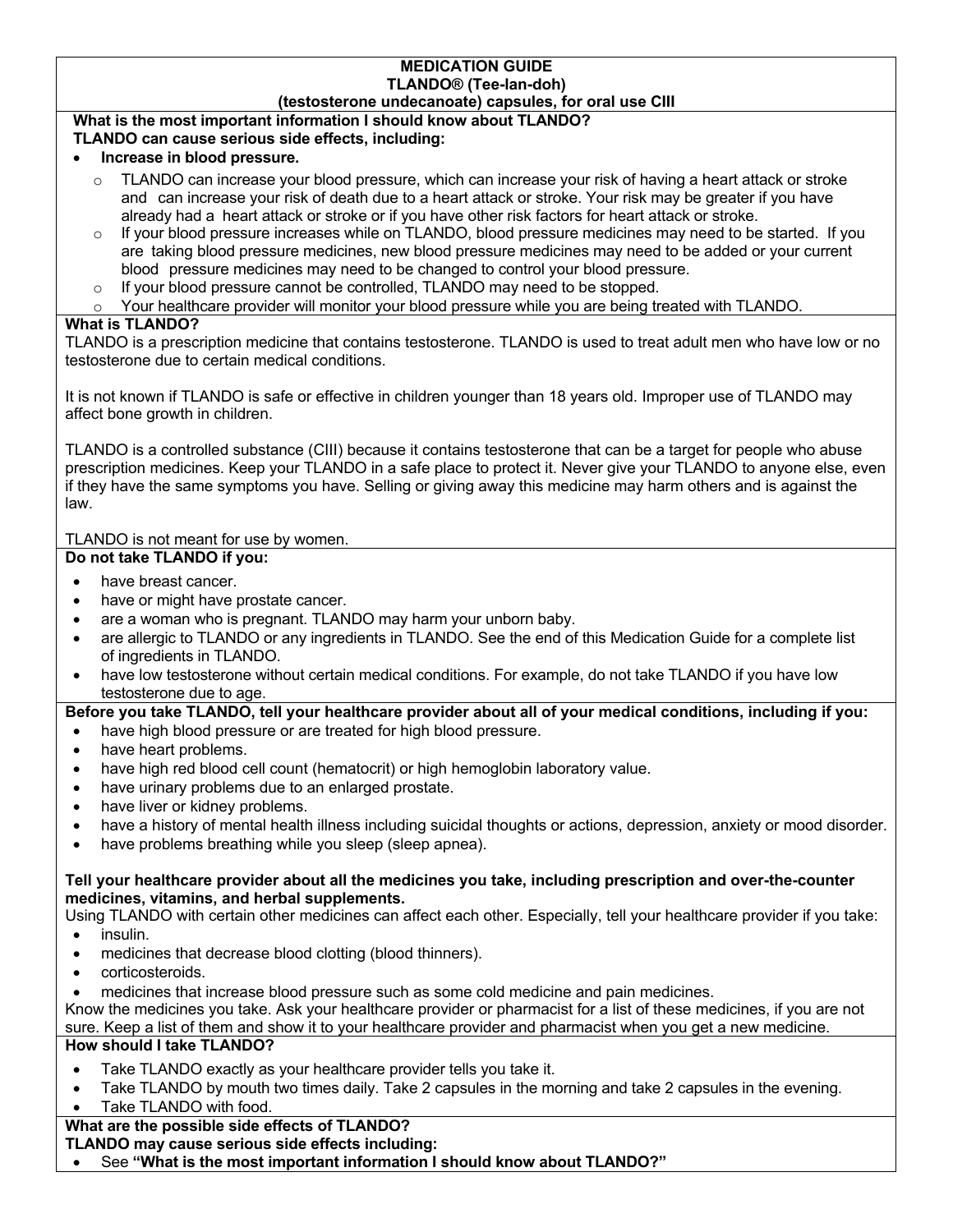#### • **Increase in red blood cell count (hematocrit) or hemoglobin.**

- o TLANDO increases red blood cell counts in some people. High red blood cell counts increase the risk of blood clots, strokes, and heart attacks.
- o You may need to stop TLANDO if your red blood cell count increases.
- $\circ$  Your healthcare provider should check your red blood cell count and hemoglobin while you use TLANDO.
- **If you already have an enlarged prostate, your signs and symptoms may worsen while using TLANDO.** These may include:
	- $\circ$  increased urination at night
	- o trouble starting your urine stream
	- o urinating many times during the day
	- o urge to go to the bathroom right away
	- o a urine accident
	- $\circ$  inability to pass urine or weak urine flow
- **Increased risk of prostate cancer**. Your healthcare provider should check you for prostate cancer or any other prostate problems before you start and while you use TLANDO.
- **Blood clots in the legs or lungs**. Signs and symptoms of a blood clot in your leg can include pain, swelling or redness. Signs and symptoms of a blood clot in your lungs can include difficulty breathing or chest pain.
- **Abuse**. Testosterone can be abused, when taken at higher than prescribed doses and when used with other anabolic androgenic steroids. Abuse can cause serious heart and psychological side effects. Your healthcare provider should check you for signs of abuse before and during treatment with TLANDO.
- **In large doses TLANDO may lower your sperm count.**
- **Liver problems.** Symptoms of liver problems may include:
	- o nausea or vomiting
	- o yellowing of your skin or whites of your eyes
	- o dark urine
	- $\circ$  pain on the right side of your stomach area (abdominal pain)
	- **Swelling of your ankles, feet, or body (edema), with or without heart failure.**
- **Enlarged or painful breasts.**
- **Breathing problems while you sleep (sleep apnea).**

#### **Call your healthcare provider right away if you have any of the serious side effects listed above.**

#### **The most common side effects of TLANDO include:**

- increased prolactin in your blood increased weight
- high blood pressure headache
- increased red blood cell count **•** joint and muscle pain
- 
- 
- 

• common cold

Tell your healthcare provider if you have any side effect that bothers you or that does not go away. These are not all the possible side effects of TLANDO. For more information, ask your healthcare provider or pharmacist.

#### Call your doctor for medical advice about side effects. You may report side effects to FDA at 1-800-FDA-1088.

#### **How should I store TLANDO?**

- Store TLANDO at room temperature between 68°F to 77°F (20°C to 25°C).
- Store TLANDO in a dry place.

**Keep TLANDO and all medicines out of the reach of children.**

#### **How should I throw away (dispose of) TLANDO?**

- Throw away unused TLANDO via a take-back option.
- If a take-back option is unavailable, follow FDA instructions at www.fda.gov/drugdisposal for properly throwing away medicine.

#### **General information about the safe and effective use of TLANDO**

Medicines are sometimes prescribed for purposes other than those listed in a Medication Guide. Do not use TLANDO for a condition for which it was not prescribed. Do not give TLANDO to other people, even if they have the same symptoms you have. It may harm them. You can ask your pharmacist or healthcare provider for information about TLANDO that is written for health professionals.